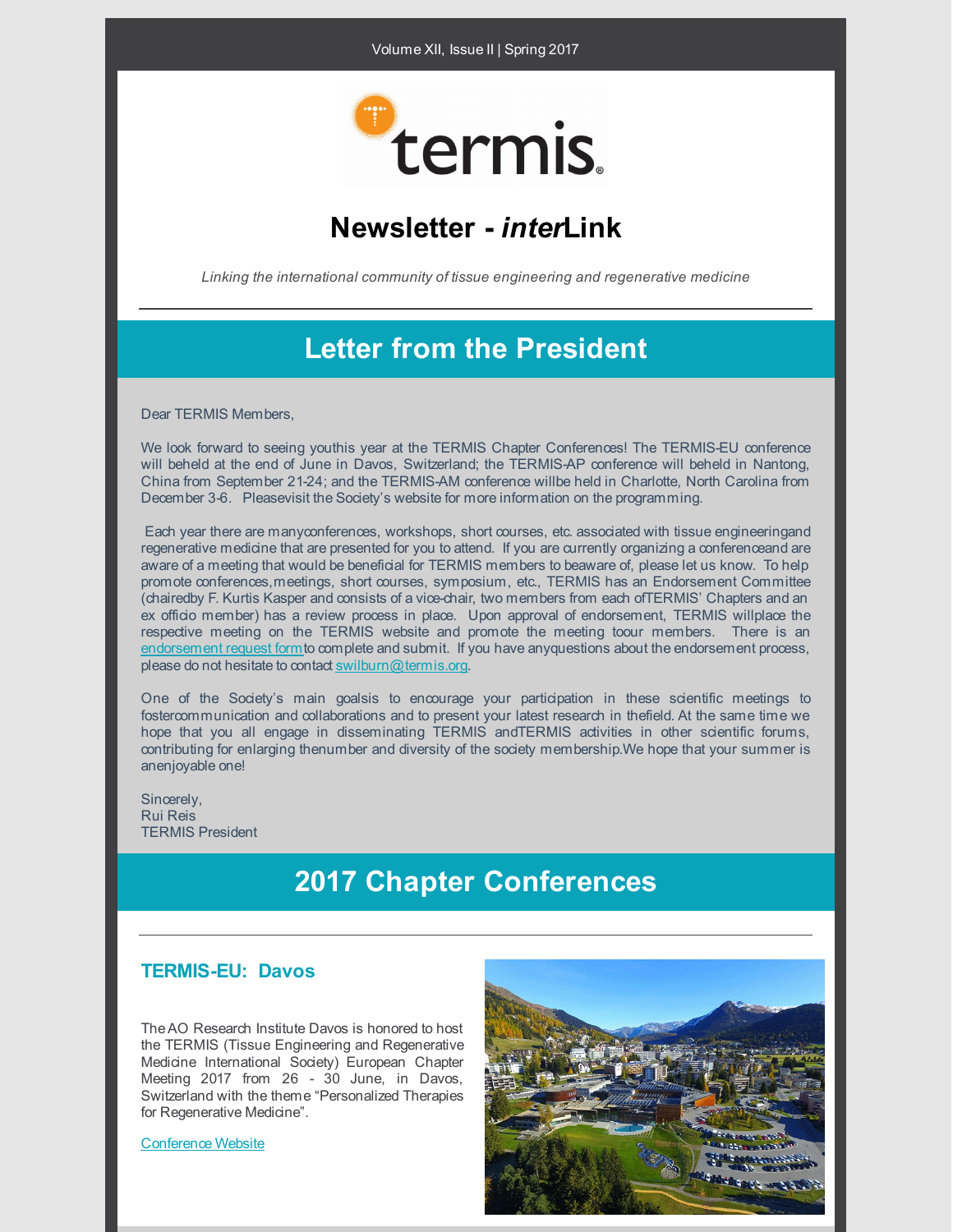

### **TERMIS-AM: Charlotte**

### **TERMIS-AP: Nantong**

Nantong is an attractive city with culture and history. It is linked with Shanghai by Yangtze River Bridge. As called "the first city in modern China". Our meeting will take place in Jinshi International Hotel.

Early Bird Registration Deadline: June 30, 2017

[Conference](https://www.termis.org/ap2017/index.php) Website

termis.

AMERICAS

#### ANNUAL CONFERENCE and EXHIBITION **DECEMBER 3-6, 2017**

CHARLOTTE, NC

Tissue Engineering & Regenerative Medicine The Path Forward for Regenerative Medicine: TRAVERSING THE LAB TO THE PATIENT

### **Abstract Submission Deadline: June 12, 2017**

Submit Your [Abstract](https://www.termis.org/am2017/abstracts.php)

### **Survey**

**Student & Young Investigator Questionnaire: Engagement in the TERM Field**



As a member of TERMIS, we would like to hear your feedback on the field of TERM. Please take a moment to complete this short survey. The survey is specifically for students and young investigators to complete.Thank you!

Survey [Monkey](https://www.surveymonkey.com/r/TKBN8WT) Survey Access

# **2017 Awards Program**

**[TERMIS-AM](https://www.termis.org/chapters_am_awards.php) Nomination Packages Due: June 16, 2017**

**2018 World Congress**

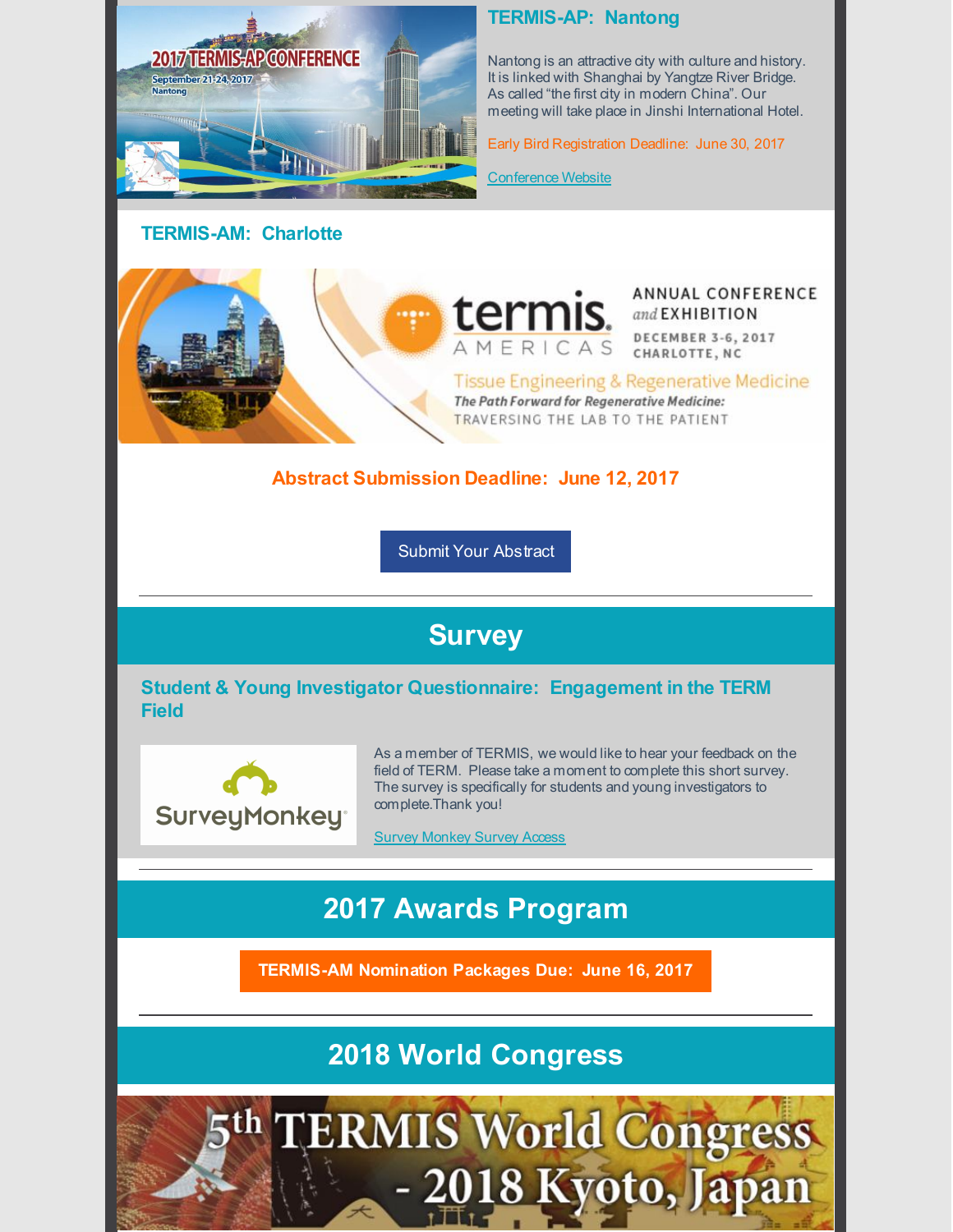**Call for Symposia Submission Deadline: September 30, 2017**

**Abstract Submission Opens: November 15, 2017**

**Abstract Submission Deadline: January 24, 2018**

## **Call for Papers: RNA Therapeutics for Tissue Engineering**

**Tissue** Engineering Parts A, B, and C Mary Ann Liebert, Inc. & publishers

#### **Guest Editors:**

**Elizabeth R. Balmayor, PhD** Assistant Professor of Trauma Surgery Technical University of Munich, Munich, Germany

**Christopher H. Evans, PhD, DSc** Director, Rehabilitation Medicine Research Center Mayo Clinic, Rochester, USA

**Deadline for Manuscript Submission: October 20, 2017**

[Submit](http://www.liebertpub.com/cfp/rna-therapeutics-for-tissue-engineering/66/) Today!

Increasing attention is being paid to the use of RNA molecules as agents of tissue engineering and regenerative medicine. Two main methodologies have been described, in which protein expression is either selectively suppressed or induced by specific types of RNA molecules. RNA interference (RNAi) using small, non-coding RNA molecules, microRNA and small interfering RNA, suppressesgene expression very efficiently in a highly specific manner. Conversely, messenger RNAs (mRNAs) introduced into the cell induce synthesis of their encoded proteins.

This approach holds several advantages over traditional DNA-based gene therapy including improved cell internalization and higher transfection efficiencies, without disruption of the host genome. In the context of tissue engineering and regenerative medicine, the eventual turnover of the exogenous RNA is a further advantage. Because conventional RNAs havestrong immunogenicity and low stability, chemical modifications are needed to facilitate their therapeutic application. Moreover, efficient delivery systems are of crucial importance for efficient cell internalization.

In this special issue, "RNA Therapeutics for Tissue Engineering", to be published in 2018, Guest Editors Elizabeth R. Balmayor, PhD and Christopher H. Evans, PhD, DSc seek high-quality research papers on the recent progress on RNA therapeutics with a focus on tissue engineering and regenerative medicine applications.

Topics of interest include, but are not limited to:

- Chemical modifications to improve RNA stability and pharmacokinetic properties
- RNA delivery
- Nanoparticle-based delivery systems
- Magnetofection and other physical means to improve RNA internalization
- Regeneration of tissues, including cardiovascular, neural, pulmonary, and musculoskeletal by RNA transfer

Contributions will receive prompt and thorough peer review and will be published online (epub) ahead of print after acceptance. Please refer to our **[Instructions](http://www.liebertpub.com/forauthors/tissue-engineering-parts-a-b-and-c/595/) for Authors** before submitting your manuscript for consideration.

### **2019 TERMIS Conferences**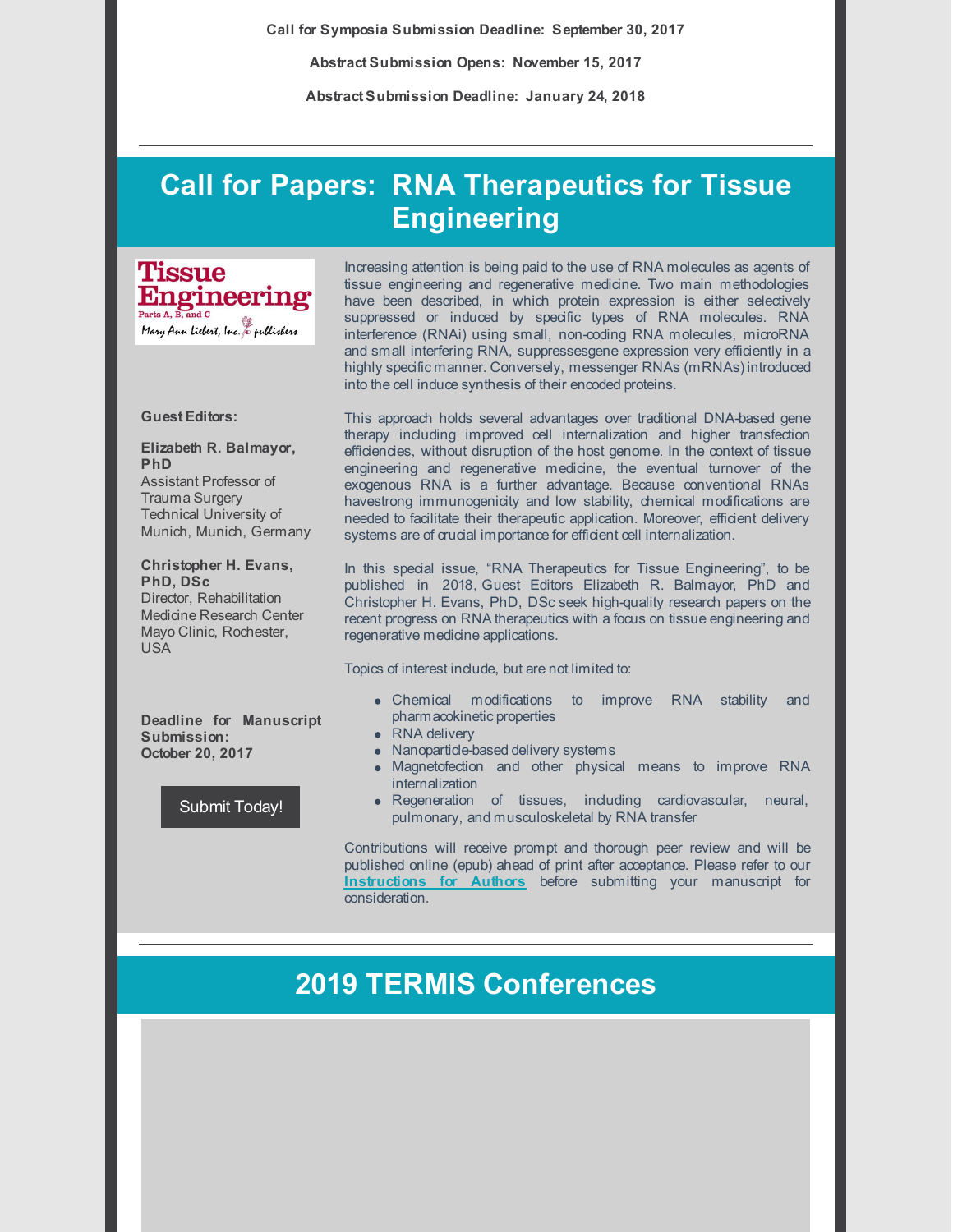

## **TERMIS-AP: Brisbane, Australia**

**Conference Dates: October 14-18, 2019 Conference Location: Brisbane Convention & Exhibition Centre Conference Chair: Prof. Yin Xiao**



# **2020 Conference Proposal Deadlines**

**TERMIS-AP 2020 Proposals Due: August 1, 2017**

**TERMIS-AM 2020 Proposals Due: July 31, 2017**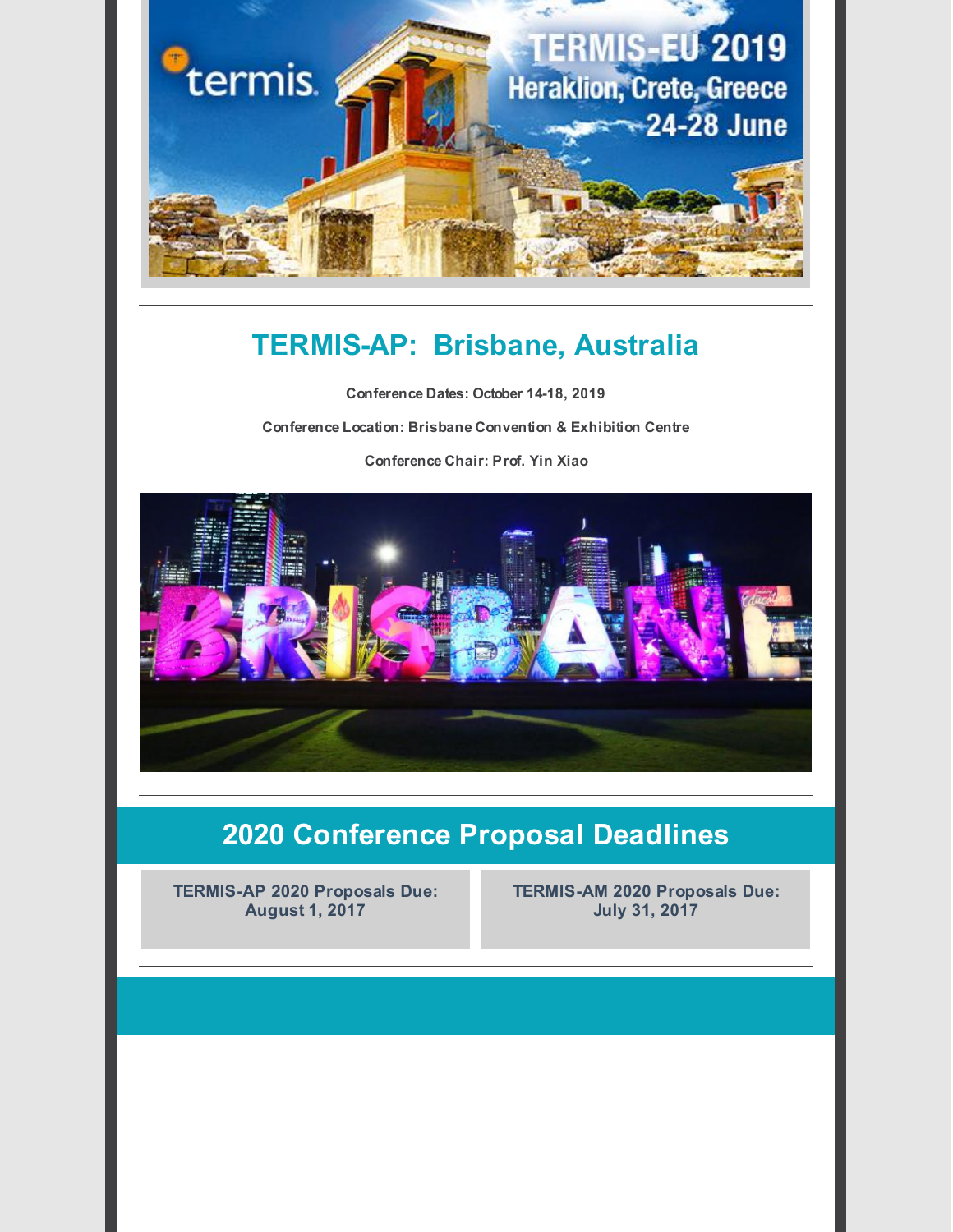# <u>creațive</u> inking

### **Select. Formulate. Bioprint.**

Want to keep innovation flowing in your<br>bioprinting research? It's easy when you<br>team up with a leader in polymers and<br>nanomaterials for 3D printing. Watch your<br>research take shape with our vast selection<br>of materials and



Discover more at SigmaAldrich.com/3dp

e life science business of Merck KGaA<br>Irmstadt, Germany operates as Milli-<br>IreSigma in the U.S. and Canada.

cant M are trademarks of Merck KSaA. Cannotadt, Germany, Copyright (f) 2017 EMD Millionne Corporation. All Bights Beserve

# **Upcoming Meetings [Endorsed](https://www.termis.org/meetings_upcoming.php) by TERMIS**

<u>SAQQiJ</u>

#### **June 2017**

- [Regenerative](http://www.mirm.pitt.edu/professional-development/summer-school/) Medicine Summer School 2017 Summer School Dates: June 4-10, 2017 Summer School Location: University of Pittsburgh, Pittsburgh, PA
- [ThirdInternational](http://isvte2017.nationwidechildrens.org/) Symposium on Vascular Tissue Engineering Symposium Dates: June 5-6, 2017 Symposium Location: Nationwide Children's Hospital, Columbus, OH Symposium Directors: Christopher Breuer, MD; Laura Niklason, MD, PhD; andToshiharu Shinoka, MD, PhD
- **6th International Conference on Tissue Engineering inconjuction with the 3rd International** Conference on [RegenerativeBiomedical](http://aegeanconferences.org/src/App/conferences/view/117) Materials Conference Dates: June 14-19, 2017